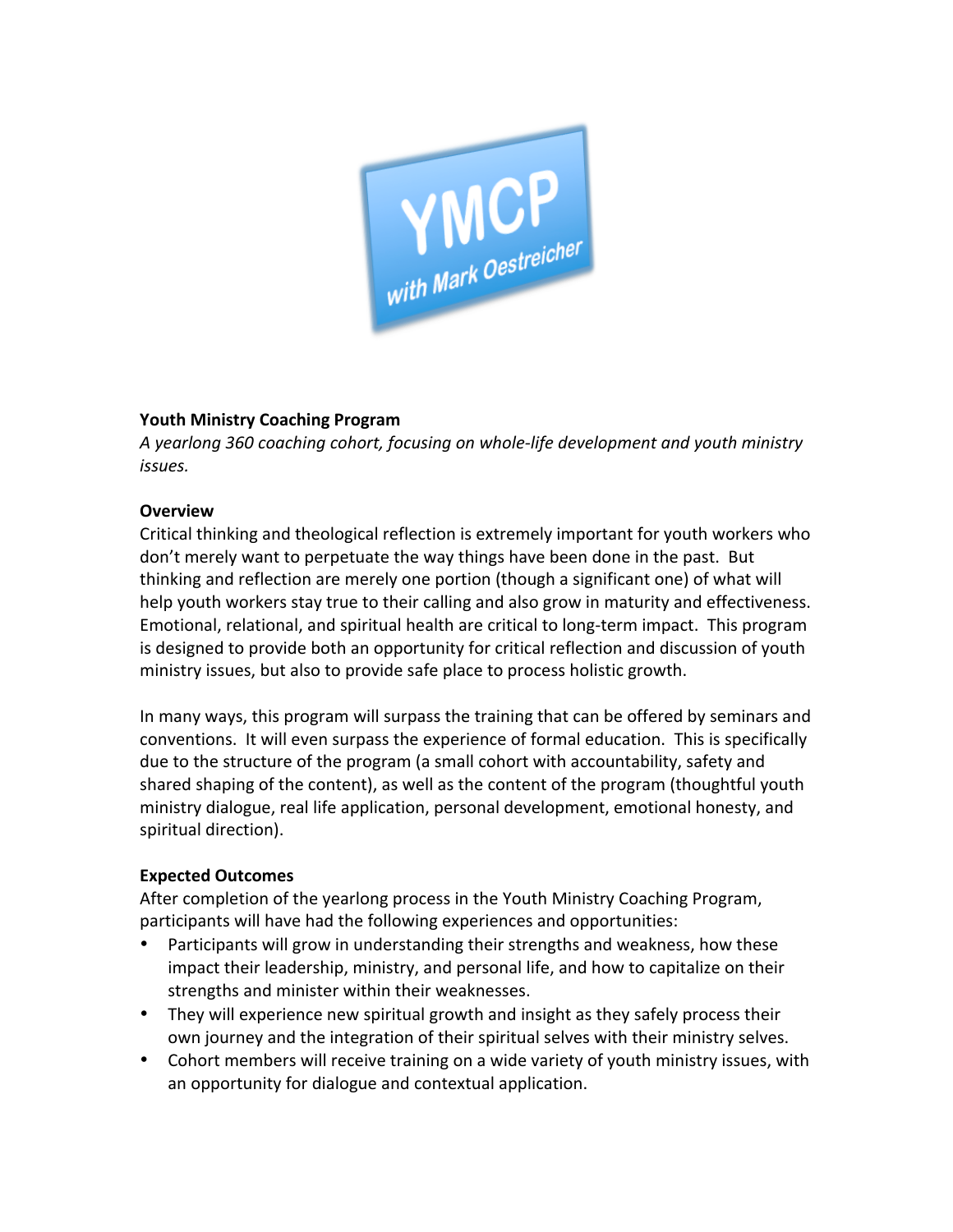- They will have the opportunity to experience thoughtful dialogue on subjects of their own choosing, as the group will help shape the content agenda.
- Participants will develop life-long youth ministry peer relationships of trust and accountability.
- They will read 6 books, discuss them, and reflect on the implications for their own lives and ministries.
- Each will make presentations to the group in areas of their own choosing, with feedback and suggestions from the group.
- They will work through a series of self-selected homework assignments, with input from the group, and accountability from a "homework partner".
- Participants will have 12 private coaching sessions with Mark Oestreicher or the other lead coach of the cohort (6 in person, 6 via phone).
- And each will have the option of 6 spiritual direction sessions with a trained spiritual director.

Each participant will also receive a certificate of completion at the end of the program.

## **Structure of the Year**

The application process will open once or twice each year (contact Marko, or watch whyismarko.com for notification), with a two or three month window. Accepted participants will have an opportunity to speak into the actual meeting dates, but once set, the dates will not be flexible.

The cohort will meet every other month for a year, usually beginning two months after the finalization of the cohort. Locations for a new YMCP cohort are TBA; but if a group of youth workers in a particular region were interested in becoming the start of a new cohort, the location of their choosing would be given strong preference.

Each meeting will be two days long, starting at 8 am the first day and running through the evening; second day will begin at 8 am and finish by 5 pm.

In addition to the group meetings, participants will be provided a closed social networking site for updates, prayer, questions, and dialogue. This will also be a place for active participation in helping each other with practical issues in youth ministry, and Marko will be involved regularly in giving input and feedback. "Homework partners" will be assigned for the period of time between meetings, and weekly or bi-weekly calls will be expected to provide support and accountability.

In addition, each participant will be scheduled for a short, private coaching session with Mark Oestreicher (or the other lead coach, for co-lead cohorts) at each of the 6 group meetings, and will schedule a coaching session to touch base by phone in between each of the group meetings.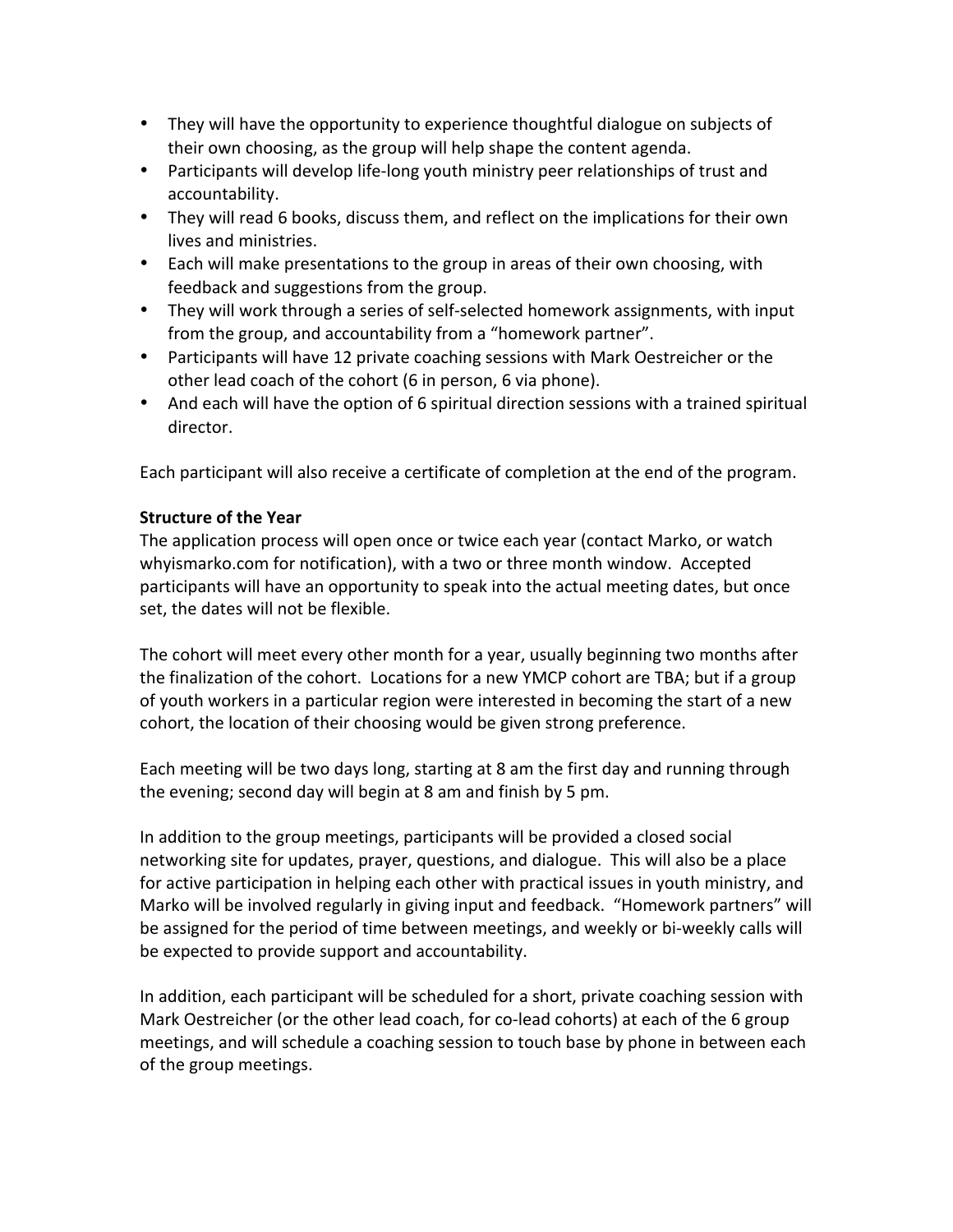# **Structure for Each 2-day Meeting** (subject to change)

| <b>DUV</b> 1       |                                                                  |
|--------------------|------------------------------------------------------------------|
| $8 - 9$ am         | Getting caught up and sharing homework results                   |
| $9:15 - 10:30$ am  | Marko presents a youth ministry topic for discussion, with       |
|                    | discussion and dialogue about contextual implications            |
| 10:45 am $-$ 12 pm | Personal sharing                                                 |
| $12 - 2:30$ pm     | Lunch break (on your own)                                        |
|                    | Personal coaching sessions with Marko<br>٠                       |
|                    | Spiritual direction appointments (optional)                      |
| $2:30 - 3:15$ pm   | Team member presentation (a 360 feedback process on a particular |
|                    | problem, idea, or growth opportunity in your life or ministry)   |
| $3:15 - 4$ pm      | Team member presentation                                         |
| $4:15 - 5$ pm      | <b>Book discussion</b>                                           |
| $5 - 5:30$ pm      | <b>Quick input blocks</b>                                        |
| $5:30 - 6:30$ pm   | <b>Break</b>                                                     |
| $6:30 - 9$ pm      | Dinner together and hanging out (cost of dinner on your own)     |

*Day 2*

*Day 1*

| $8 - 8:30$ am      | Prayer                                                         |
|--------------------|----------------------------------------------------------------|
| $8:30 - 10:30$ am  | Guided discussion(s) around themes suggested and chosen by the |
|                    | group                                                          |
| 10:45 am $-$ 12 pm | Personal sharing                                               |
| $12 - 2:30$ pm     | Lunch break (on your own)                                      |
|                    | Personal coaching sessions with Marko<br>٠                     |
|                    | Spiritual direction appointments (optional)                    |
| $2:30 - 3:15$ pm   | Team member presentation                                       |
| $3:15 - 4$ pm      | Team member presentation                                       |
| $4:15 - 5$ pm      | Homework assignments                                           |

# **Application Process**

- Email Marko (marko@theyouthcartel.com) and ask for a copy of the application. It's a simple form with basic information and questions about why you want to be involved.
- Once your application is received, Marko will schedule a phone call with you to talk through details, motivation, and availability.
- Once you are notified of your acceptance, you will have an opportunity to vote on actual dates for the group meetings.